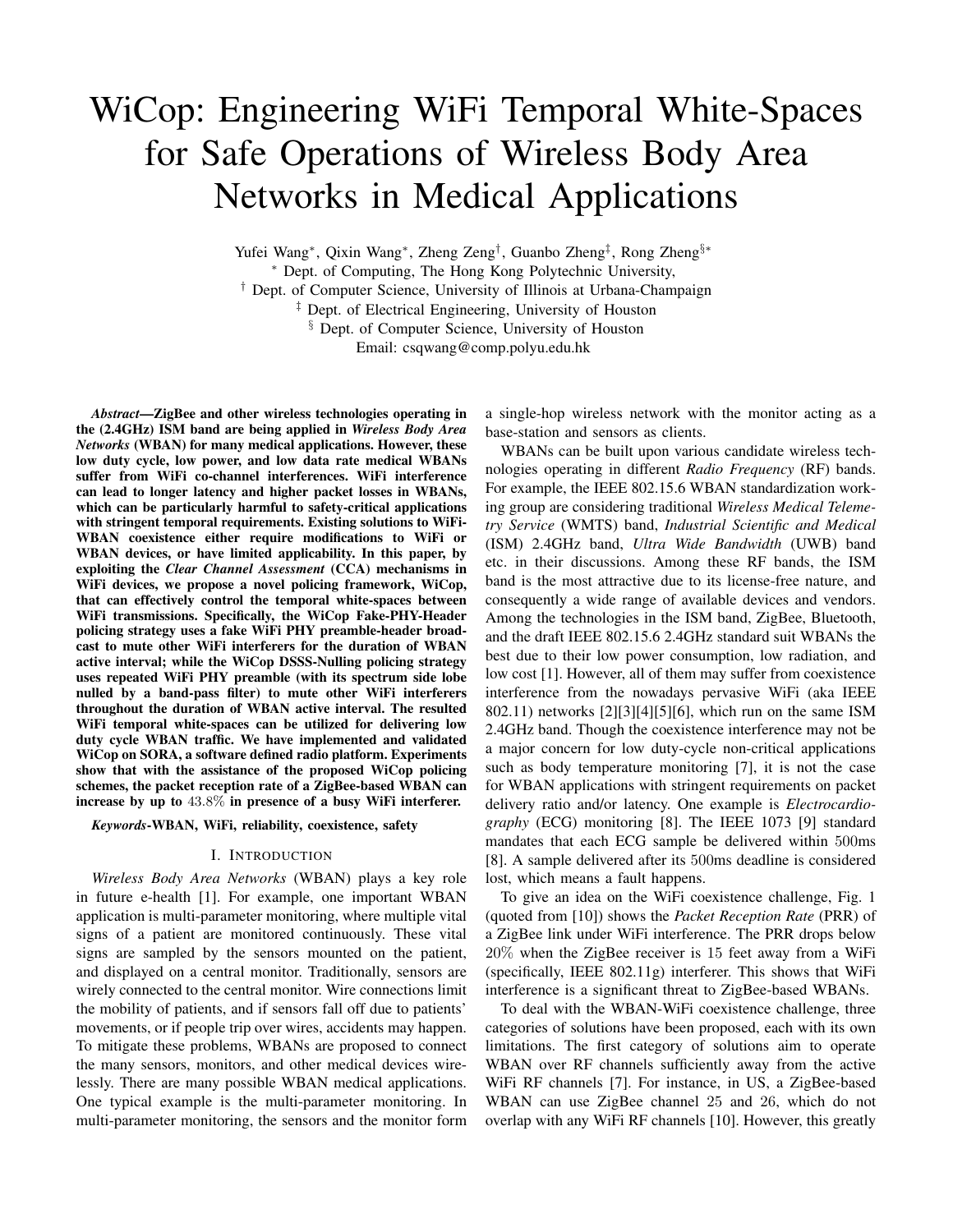

Fig. 1. *Packet Reception Rate* (PRR) of a ZigBee link under WiFi interference (quoted from [10]). The X axis indicates the distance from the ZigBee receiver to the WiFi transmitter; the Y axis is the PRR of the ZigBee link. In the left sub-graph, the WiFi interferer is an IEEE 802.11b device; while in the right sub-graph, the interferer is an IEEE 802.11g device. IEEE 802.11b/g are the two major subtypes of WiFi (IEEE 802.11) devices.

limits the RF spectrum that WBANs can use. The second category of solutions revise current WBAN or WiFi standards, adding intelligent coexistence schemes to make WBAN or WiFi devices more aware of one another [10][11]. However, the demand to modify existing standards/implementations makes it hard to use *Commercially-Off-The-Shelf* (COTS) devices. The third category of solutions try to spatially separate WBANs from WiFi networks via careful configuration-time planning. However, this is often difficult as WiFi networks may not be under the same administration domain as WBANs. Furthermore, unintended usage of mobile WiFi devices may still cause spurious outages in WBANs<sup>1</sup>.

In this paper, we propose WiCop, a novel policing framework different from the aforementioned three categories of solutions. WiCop addresses the WBAN-WiFi coexistence problem by effectively controlling the temporal white-spaces (gaps) between consecutive WiFi transmissions. Though temporal white-spaces are abundant in light to medium loaded WiFi networks [10], they are scarce in heavy loaded WiFi networks and tend to be irregular. Our approach "engineers" the intervals and lengths of WiFi temporal white-spaces, and utilizes them to deliver low duty cycle WBAN traffic with minimum impacts on WiFi. WiCop exploits the *Clear Channel Assessment* (CCA) mechanisms in the WiFi standard. Two policing schemes are proposed: 1) Fake-PHY-Header and 2) DSSS-Nulling. We have implemented and validated WiCop on SORA [12], a software defined radio platform. Experiments show that under WiFi interference, WiCop can raise WBAN packet delivery rates by up to 40%.

The rest of this paper is organized as follows. Section II briefly introduces WiFi (IEEE 802.11) standard. Section III presents a case study showing the significance of WiFi cochannel interference on WBAN, using ECG monitoring as the medical application background. Section IV proposes the WiCop policing framework to engineer WiFi interference traffic's temporal white-spaces for WBAN communications. Section V elaborates how the WiCop framework is implemented on Microsoft SORA software defined radio platform. Section VI evaluates our WiCop framework through experiments. Section VII discusses related work. Section VIII concludes the paper.

#### II. BACKGROUND

Before delving into the details of WiCop, we first give an overview of the WiFi (aka IEEE 802.11) standard. The WiFi standard boils down to several subtype standards, of which, most of nowadays COTS WiFi devices comply with the subtype standard of IEEE 802.11a, b, g, or n. IEEE 802.11b is the first to reach mass production, which runs *Direct Sequence Spread Spectrum* (DSSS) in the 2.4GHz ISM band. IEEE 802.11a emerges next, and runs *Orthogonal Frequency Division Multiplexing* (OFDM) in the 5GHz ISM band, a less frequently used RF band due to more stringent line-ofsight transmission constraints. IEEE 802.11g supports IEEE 802.11a-like OFDM in the 2.4GHz ISM band, meanwhile is fully backward compatible with IEEE 802.11b. IEEE 802.11n mainly enhances the previous three by adding *Multiple Input Multiple Output* (MIMO) anntenna support.

In the following, we shall only look at those common features of IEEE 802.11a/b/g/n that are critical to our WiCop strategies.

**Full Occupation of 2.4GHz ISM Band:** Every WiFi subtype standard predefines a fixed set of RF channels. Though a single WiFi network can only use one of these predefined RF channels, when several WiFi networks coexist in an area, they will try or will be configured to use non-overlapping RF channels. This can easily exhaust the whole 2.4GHz ISM band. For example, two coexisting IEEE 802.11n networks are enough to occupy the whole 2.4GHz ISM band. Such scenario is not uncommon nowadays given the ubiquitous presence of WiFi networks. When all such WiFi networks are active, jamming the whole 2.4GHz ISM band, it is hard to carry out WBAN communications, no matter the WBAN uses ZigBee, Bluetooth, or the draft IEEE 802.15.6 2.4GHz standard.

**Common Packet Formats:** Due to backward compatibility considerations, all subtypes of WiFi running in 2.4GHz ISM band recognize the IEEE 802.11b packet format.

Viewing from the *Physical Layer* (PHY), we can abstract an IEEE 802.11b packet as three consecutive segments (see Fig. 2): PHY preamble, PHY header, and  $DATA^2$ .

The PHY preamble is for receiver carrier acquisition.

The PHY header contains several fields that carry control/management information. What is important is the LENGTH field, a 16-bit unsigned integer indicating the number of microseconds required to transmit the DATA segment. This implies that a maximum of  $65535\mu s$  can be reserved for DATA segment.

<sup>&</sup>lt;sup>1</sup>Repeated probe requests have been reported on certain WiFi devices when they are not associated with particular APs.

<sup>2</sup>which correspond to *Physical Layer Convergence Protocol* (PLCP) preamble + *Start Frame Delimiter* (SFD), PLCP header, and *PLCP Service Data Unit* (PSDU) respectively according to standard jargon [13].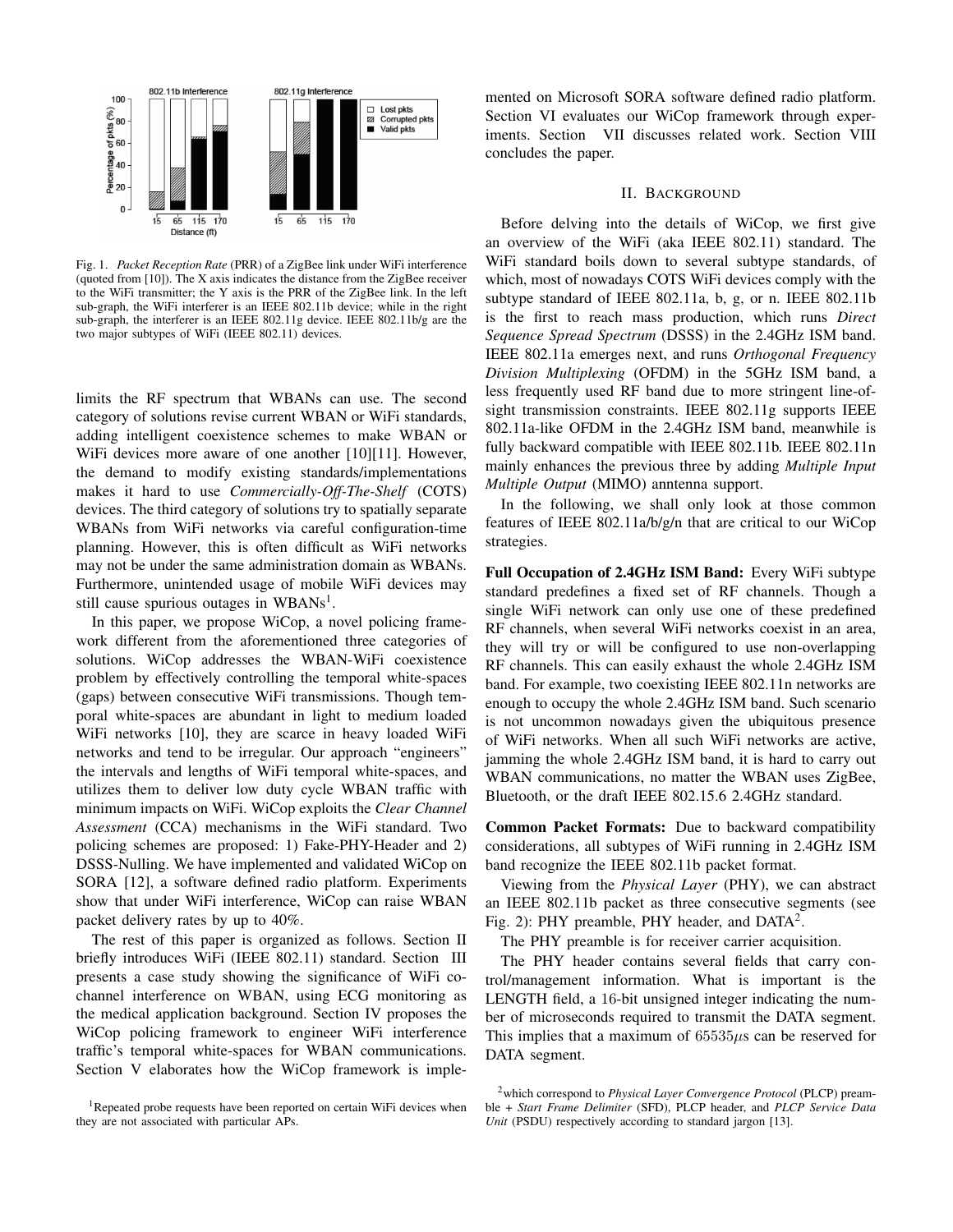

Fig. 2. IEEE 802.11b PHY packet format.

**Clear Channel Assessment (CCA):** All subtypes of WiFi carry out *Carrier Sense Multiple Access* (CSMA) MAC protocol. According to CSMA, an IEEE 802.11 node shall always listen to the wireless medium before transmission. Only when the wireless medium is idle will the node start transmitting. This procedure is called *Clear Channel Assessment* (CCA).

There are three types of CCA: *Energy Detection* (ED) only, *Carrier Sense* (CS) only, and ED+CS (the combination of ED and CS). ED-only CCA measures the wireless medium spectral power level; if it is greater than a threshold, the wireless medium is considered busy. CS-only CCA tries to capture WiFi PHY preambles; if a PHY preamble is successfully captured, the wireless medium is considered busy. Usually, CS-only CCA also looks into the content of the PHY header immediately following the captured PHY preamble (if there is one) to provide more accurate CCA evaluations. ED+CS CCA does both. In practice, CS-only CCA and ED+CS CCA are most widely implemented [14][15].

#### III. A CASE STUDY ON ECG MONITORING

In this section, we study the performance of a ZigBee WBAN for ECG monitoring under WiFi interference, so as to empirically show the necessity of addressing the WBAN-WiFi coexistence problem.

#### *A. Experiment Setup*

Fig. 3 shows the layout of the experiment. The ECG monitoring WBAN consists of one base station and one ECG sensor, implemented by two TMote Sky nodes (aka *motes*, a well-known ZigBee device) [16] respectively. In Fig. 3, the base station is denoted as *Mote-B*, and the ECG sensor is denoted as *Mote-C*; the distance between *Mote-B* and *Mote-C* is d2. The transmission power of *Mote-B* and *Mote-C* is set to the maximum: 0dBm. *Host-Z* is a laptop connected with *Mote-B* through USB for data collection. *Host-I* is the WiFi interferer. It sends packets to WiFi *Access Point* (AP) via an IEEE 802.11g wireless connection. The distance from *Host-I* to *Mote-B* and *Mote-C* are both  $d_1$ . In addition, *Host-M* is connected to the WiFi AP to record WiFi interference traffic between *Host-I* and the WiFi AP. An additional WiFi *sniffer* is deployed which passively logs WiFi events on the wireless medium. *Host-P* runs WiCop and is not used in this experiment.

Upon reception of ECG samples from the ECG sensor, the ECG base station reconstructs the ECG traces. A typical



Fig. 3. Experiment Layout



Fig. 4. Schematic representation of normal ECG[17]

ECG trace for one heart beat period is shown in Fig. 4. An ECG trace normally contains P-wave, QRS complex, and T-wave[17]. The QRS complex usually has a much bigger amplitude than the P-wave[17], and contains rich frequency components. Therefore, good ECG monitoring needs high sampling rate. In our case study, the ECG sensor samples at 250Hz, a typical value for quality ECG monitoring [18]; and each sample is 8-bit. The ECG sensor (*Mote-C*) sends the base station (*Mote-B*) one packet every 100ms. Hence each packet contains  $250\text{Hz} \times 100\text{ms} = 25 \text{ new ECG samples, which we$ call an *ECG sample chunk*. In addition, to increase reliability, the ECG sensor (*Mote-C*) buffers the immediate 2 previous ECG sample chunks to be sent in the same packet as the new ECG sample chunk. Hence each packet contains 3 ECG sample chunks, i.e.,  $25 \times 3 = 75$  ECG samples; and every ECG sample is retransmitted 3 times. At the typical ZigBee raw bit rate of 250kbps, the transmission time cost of each packet is less than 4ms.

## *B. Performance Metric*

To evaluate the performance of ECG monitoring under WiFi interference, we consider two metrics. The first metric is *Packet Reception Rate* (PRR), defined as the probability that a packet is successfully received.

Let  $T_{polling}$  denote the ECG packet transmission period  $(T_{polling} = 100 \text{ms}$  in our case study). As mentioned before,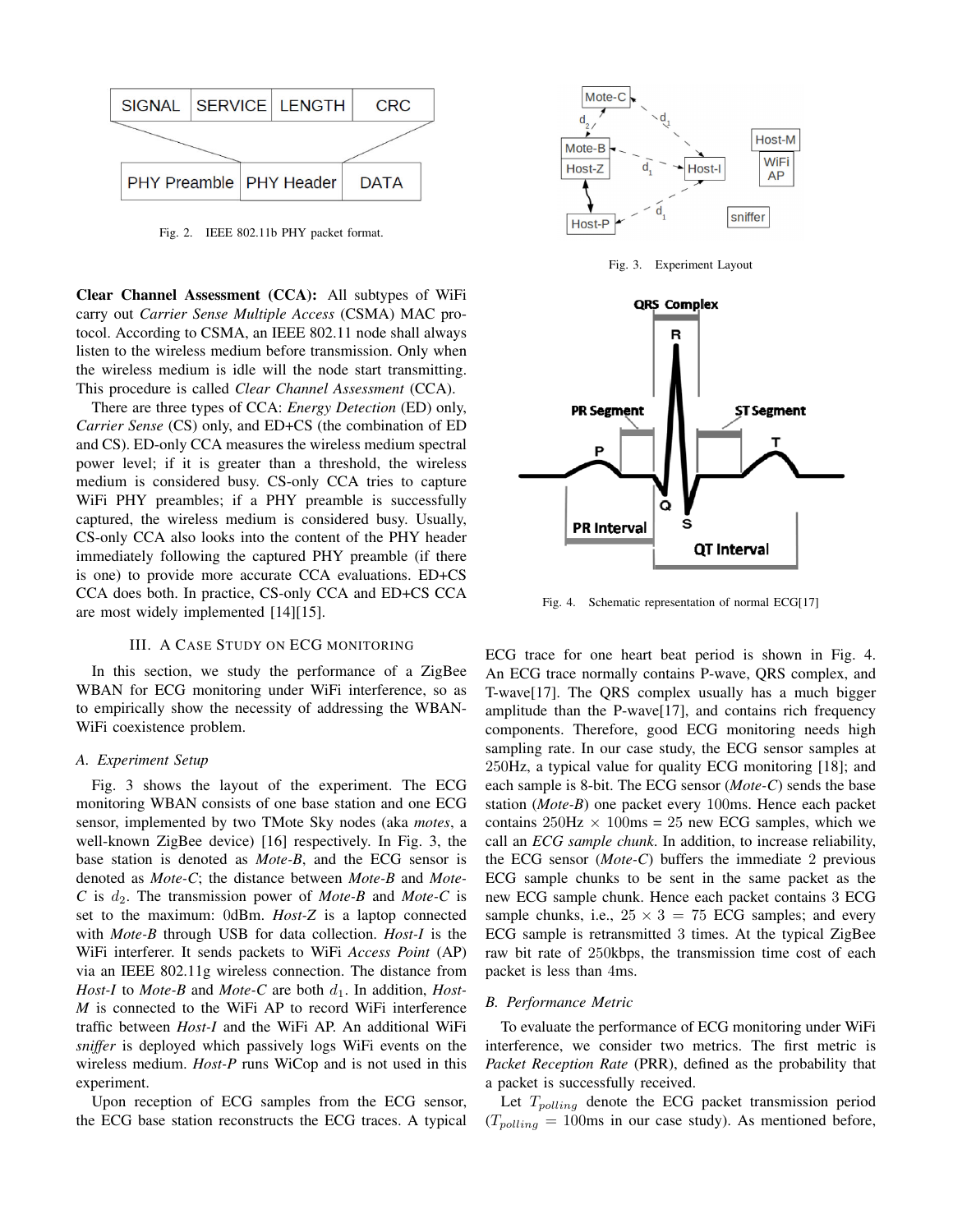

Fig. 5. PRR and MTTF of ECG monitoring WBAN under 802.11g interference

ECG samples are only transmitted in the grouping of ECG sample chunks; and each ECG sample chunk is retransmitted  $N_{re} = 3$  times within  $T_{polling} \times N_{re} = 300$  ms (which is within the typical ECG sample delivery deadline [8]). An ECG sample chunk is lost iff it fails all its  $N_{re}$  retransmissions.

We hence introduce a second metric, *Mean Time To Failure* (MTTF), which is the expected duration between two ECG sample chunk losses. Using Markov chain analysis, we have

$$
MTTF = \frac{T_{polling}}{PER^{N_{re}}},\tag{1}
$$

where  $PER \stackrel{def}{=} 1 - PRR$ .

# *C. Experiment Results and Observations*

With the layout set as Fig. 3, we let *Host-I* transmit at an application layer rate of 30Mbps to the WiFi AP to emulate WiFi interference. The transmission power of *Host-I* is 30mW, a typical value adopted in practice [19]. As the distance from *Host-I* to *Mote-B* varies from 12 feet to 4 feet, the PRR decreases from 98% to 67% (see Fig. 5). At 67% PRR, the MTTF is 2.8s. In other words, on average every 2.8s, an ECG sample chunk may be lost. This would be a serious problem, as shown by Fig. 6.

Fig. 6 illustrates what it means when one ECG sample chunk is lost. In the figure, the solid line curve is the actual ECG curve; the dashed line curve is the ECG curve received at the base station (for ease of illustration, we moved this curve 350mV downward). The ECG sample chunk for  $300 \sim 400$ ms is lost. This results in the loss of a whole QRS complex, which carries critical information on the heart.

## IV. WICOP POLICING STRATEGIES

In this section, we present the details of WiCop in regulating WiFi temporal white-spaces. The basic idea is to exploit the WiFi CCA mechanisms: sending WiFi compliant signals to refrain WiFi stations from transmitting.



Fig. 6. Comparison of the raw and the (after-packet-loss) distorted ECG



Fig. 7. Maximum duration a WiFi device mutes upon receiving a WiFi packet (whose PHY header LENGTH field is set to maximum).

#### *A. Strategy I: Fake-PHY-Header*

**Policing Signal:** As mentioned in Section II, viewing from PHY layer, a WiFi packet transmission begins with a PHY preamble, followed by a PHY header, and then the DATA. The PHY header carries a LENGTH field (see Fig. 2), a 16 digit unsigned integer specifying the number of microseconds that WiFi packet lasts.

When a WiFi device detects a PHY preamble and decodes the following PHY header, it will mute (i.e., refrain from transmitting) for a number of microseconds depending on the received LENGTH field and the device's specific implementation.

As the LENGTH field is a 16-bit unsigned integer, in theory, a maximum of  $65535\mu s$  can be reserved. However, our calibration measurements show that the actual maximum duration that can be reserved is vendor dependent, as shown in Fig. 7. Fortunately, Fig. 7 also show all WiFi devices from major vendors can mute for at least 24ms. This is enough for reserving temporal white-spaces for our ECG monitoring WBAN communications: with each WBAN packet containing 75 8-bit samples, our WBAN only needs no more than 4ms to send a packet from the ECG sensor to the base station.

**MAC Protocol:** In this paper, we only focus on the scenario that WBAN carries out centralized polling, with a *WBAN polling period* of  $T_{polling}$  (e.g., our case study in Section III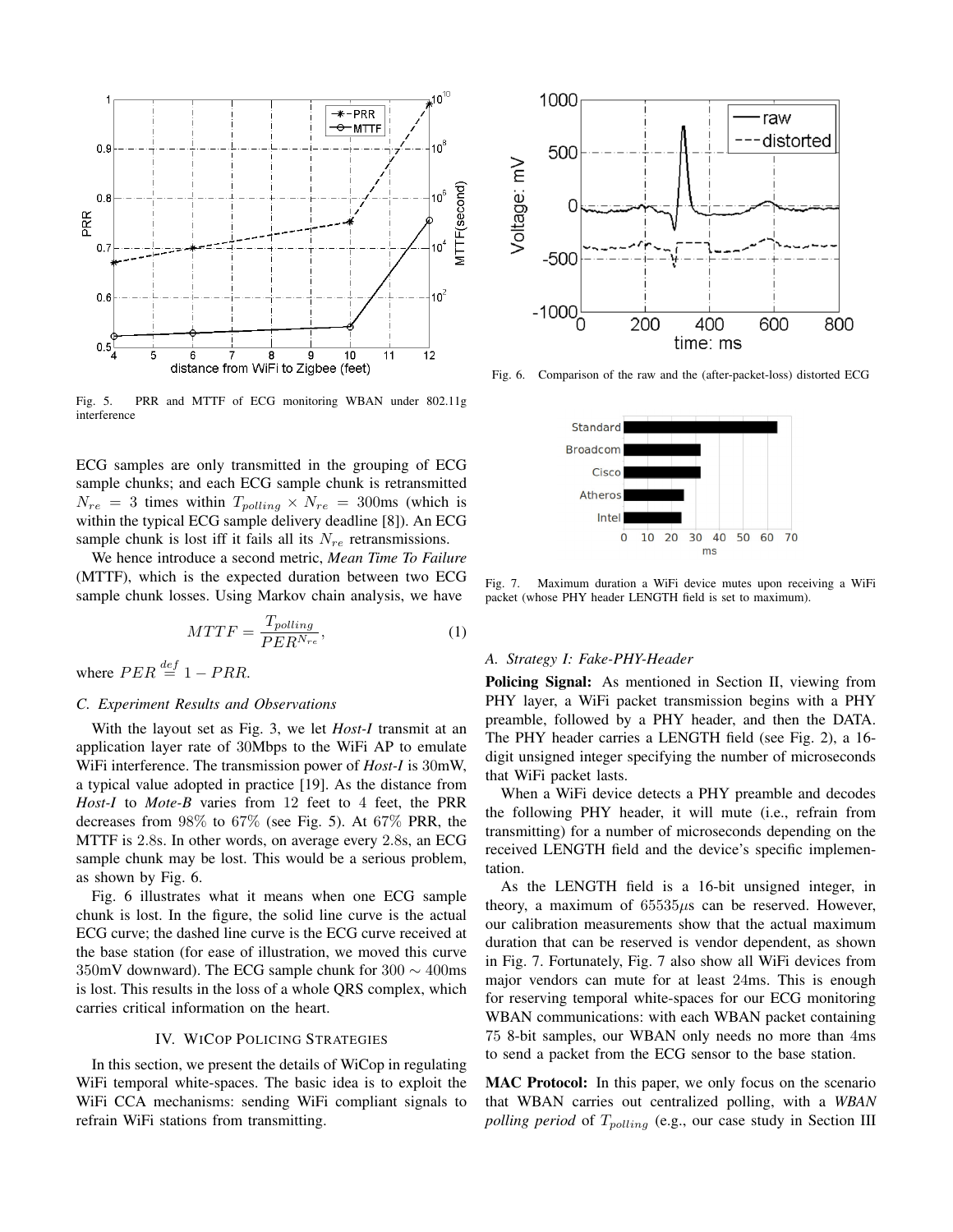



Fig. 8. Temporal scheme of Fake-PHY-Header policing

assumes a WBAN polling period of  $T_{polling}$  = 100ms). During each WBAN polling period, there is an interval that we call *WBAN active interval*. WBAN communications are only carried out during this WBAN active interval.

To policing means to force WiFi interferers to mute during the WBAN active interval in each WBAN polling period. To do this, we add an *policing node* to the WBAN. The policing node runs the WiCop framework by properly sending policing signals and controlling the WBAN operations. Ideally, the policing node shall reside on the same host as (or directly wired with) the WBAN base station, for easy control of the WBAN operations. One specific implementation is described by Fig. 3, where *Host-P* functions as the policing node, and is wired to the WBAN base station (*Mote-B*) through high-speed Ethernet.

In the temporal domain, the policing node and the WBAN base station must carry out a coordinated *Multiple Access Layer* (MAC) protocol to achieve the policing effect.

With the above in mind, Fig. 8 explains the Fake-PHY-Header MAC protocol in the temporal domain.

Each WBAN polling period is started with a policing node broadcast (the so called *Fake-PHY-Header beacon*): a fake WiFi packet with only PHY preamble and PHY header. Although this fake WiFi packet does not have DATA segment, its PHY header's LENGTH field still claims a packet duration equivalent to the temporal length of the WBAN active interval (hence "faking"). Immediately following this fake WiFi packet, the WBAN active interval starts (this can be achieved by application layer communications between the policing node and the WBAN base station), where the WBAN base station can poll its client(s).

The intuition of Fake-PHY-Header policing is that on hearing the Fake-PHY-Header beacon, a WiFi interferer will mute for the following WBAN active interval, creating a temporal white-space for WBAN to communicate.

#### *B. Strategy II:* DSSS-Nulling

**Policing Signal:** It is well-known that the continuous sending of repeated WiFi PHY preambles can jam other WiFi devices' transmissions [14][20]. Since WiFi PHY preamble is a DSSS modulated signal, we call the continuous sending of repeated WiFi PHY preamble "*DSSS-Jamming*". We intend to use DSSS-Jamming as another means of policing. However, DSSS-Jamming not only jams WiFi devices, it also jams other co-channel wireless devices. To solve this problem, we reshape the DSSS-Jamming signal with a band-pass filter to generate the desired policing signal. We call such generated



Fig. 9. PSD of WiFi interferer signal, DSSS-Nulling policing signal, and ZigBee signal



Fig. 10. Frequency response of the FIR that reshapes DSSS-Jamming signal into DSSS-Nulling signal (baseband equivalent spectrum)

policing signal "*DSSS-Nulling*" (i.e., the sides of the DSSS-Jamming signal spectrum are "nulled" to create spaces for WBAN signals) signal, and the corresponding policing scheme the "*DSSS-Nulling*" policing.

Fig. 9 compares the *Power Spectral Density* (PSD) of WiFi interferer signal, DSSS-Nulling policing signal, and ZigBee signal. When a DSSS-Nulling signal is present, a WiFi device thinks the carrier is busy and backs off. In contrast, as DSSS-Nulling signal does not occupy ZigBee channel Z11 and Z14, ZigBee communications are still possible.

In our prototype implementation, the band-pass filter to reshape DSSS-Jamming signal is a raised cosine *Finite Impulse Response* (FIR) filter, which results in a DSSS-Nulling signal bandwidth of 8MHz (in comparison, WiFi signal bandwidth is 22MHz). MATLAB simulations show that the side lobe of this filter is −55dB (Fig. 10). In other words, DSSS-Nulling signal's interference power on WBAN is 55dB less than that of DSSS-Jamming signal.

Alternatively, one can use other forms of noise signal (e.g., simply a sine wave) in the WiFi band to jam/police WiFi transmission. However, as DSSS-Nulling signal carries repeated WiFi PHY preamble information (though damaged by the band-pass filter), it can more effectively jam WiFi devices that support CS-only or ED+CS CCA. Based on Tanenbaum and Wetherall [21], we can infer DSSS-Nulling signal can use 20dB less power than other forms of noise to jam a ED+CS CCA WiFi device.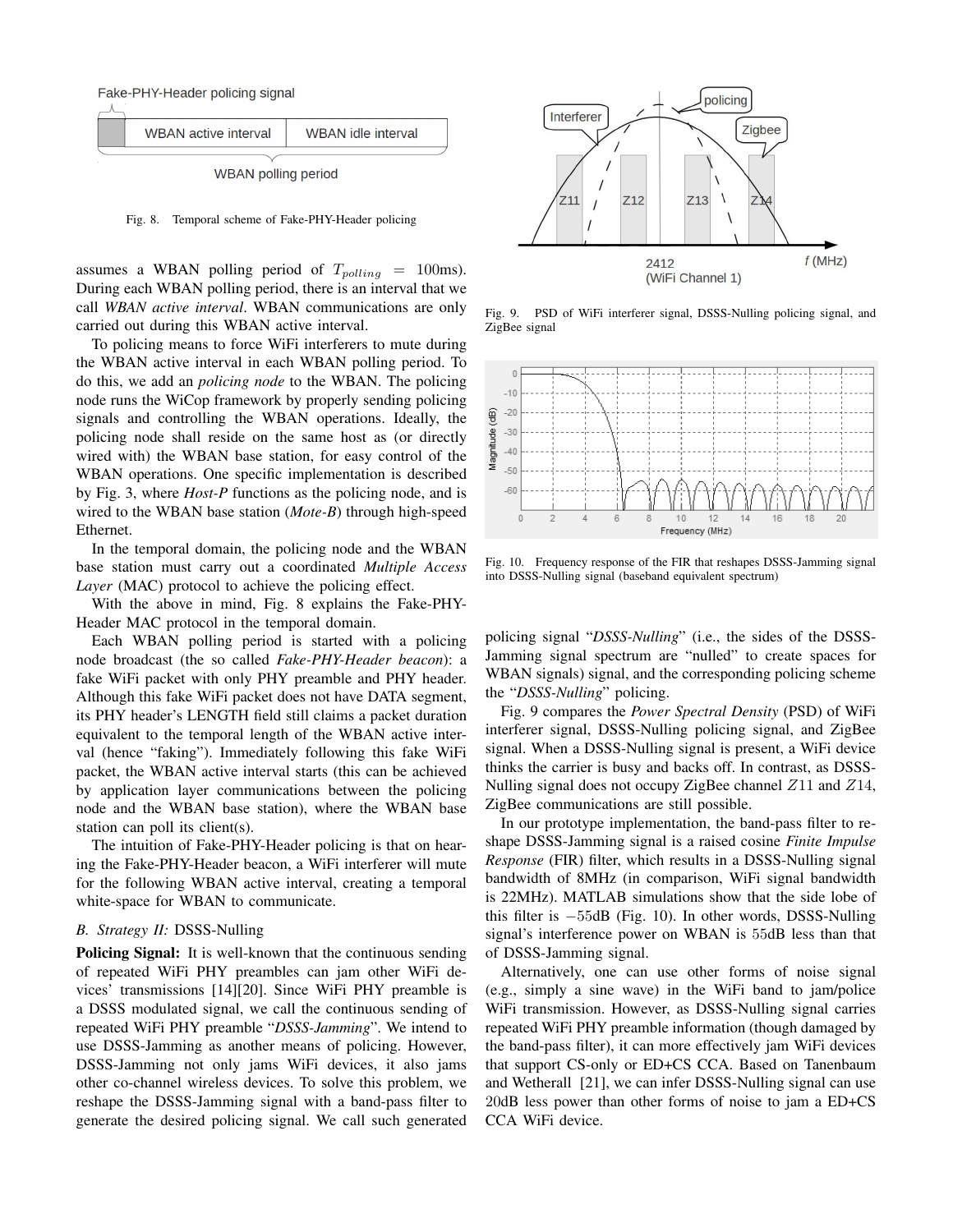

Fig. 11. Temporal scheme of of DSSS-Nulling policing

**MAC Protocol:** Same as the Fake-PHY-Header policing case, DSSS-Nulling policing still assumes the WBAN runs centralized polling and the policing node resides on the same host as (or is directly wired to) the WBAN base station. But instead of *preceding* a WBAN active interval, the DSSS-Nulling signal persists throughout the WBAN active interval as shown by Fig. 11.

# *C. Comparisons of Policing Strategies*

Let us first assume each policing signal broadcast succeeds in suppressing all WiFi interferers.

In each WBAN polling period, there only needs to be one Fake-PHY-Header broadcast, which occupies 22MHz of spectrum (the standard WiFi PHY preamble/header spectrum bandwidth) and 0.2ms. Such a broadcast allows 4 ZigBee channels to communicate throughout one WBAN active interval. Therefore, the efficiency of Fake-PHY-Header policing is

$$
\eta_{fake\_phy\_hdr} \stackrel{def}{=} \frac{\text{Time-Spectrum Reserved for WBAN}}{\text{Time-Spectrum Overhead}}
$$
\n
$$
= \frac{4B_{zigbee}T_{wban\_act\_int}}{22 \times 0.2}
$$
\n
$$
= \frac{B_{zigbee}T_{wban\_act\_int}}{1.1}, \tag{2}
$$

where constant  $B_{zigbee}$ (MHz) is the bandwidth of a ZigBee channel,  $T_{wban\_act\_int}$ (ms) is the length of WBAN active interval.

Through experiments, we find effective DSSS-Nulling policing signal occupies at least 8MHz of spectrum. Meanwhile, DSSS-Nulling signal must persist throughout the WBAN active interval. This implies DSSS-Nulling policing can only help reserve two ZigBee channels throughout the WBAN active interval. Therefore, the efficiency of DSSS-Nulling policing is

$$
\eta_{dsss\_nulling} \stackrel{def}{=} \frac{\text{Time-Spectrum Reserved for WBAN}}{\text{Time-Spectrum Overhead}}
$$
\n
$$
= \frac{2B_{zigbee}T_{wban\_act\_int}}{8 \times T_{wban\_act\_int}}
$$
\n
$$
= \frac{B_{zigbee}}{4}.
$$
\n(3)

As  $T_{wban\_act\_int}$  is usually 4ms  $\sim$  40ms, at the first glance, Formula (2) and (3) implies Fake-PHY-Header is more efficient than DSSS-Nulling. However, remember this is under the assumption that each policing signal broadcast succeeds in suppressing all WiFi interferers. In practice, DSSS-Nulling is much more reliable than Fake-PHY-Header in suppressing all WiFi interferers, as the former repeatedly broadcasts WiFi PHY preamble throughout the WBAN active interval; while the latter only broadcasts WiFi PHY preamble (and header) once.

A more comprehensive comparison between Fake-PHY-Header and DSSS-Nulling policing is summarized by Table I.

TABLE I COMPARISON OF FAKE-PHY-HEADER AND DSSS-NULLING POLICING

|                                                                 | Fake-PHY-Header                | DSSS-Nulling      |
|-----------------------------------------------------------------|--------------------------------|-------------------|
| Time-Spectrum<br>Efficiency (if policing<br>broadcast succeeds) | $B_{zigbee}T_{wban\_act\_int}$ | $B_{zigbee}$      |
| <b>Success Probability</b>                                      | Low                            | High              |
| Affected WiFi Inter-                                            | CS-only<br>CCA,                | CS-only<br>CCA,   |
| ferer                                                           | CS+ED CCA                      | CS+ED CCA.<br>ED- |
|                                                                 |                                | only CCA          |

## V. IMPLEMENTATION

We implemented WiCop upon *Microsoft Research Software Radio* (SORA) [12] platform.

A SORA platform consists of the following hardware: a desktop computer (denoted as *Host-P* in Fig. 3), a *Radio Control Board* (RCB), and a third-party radio daughter board. The radio daughter board that we use is USRP XCVR2450.

Correspondingly, the SORA platform software mainly consists of the various software defined radio drivers and the corresponding development tools. For WiCop, we mainly implemented the aforementioned policing strategies upon SORA Soft WiFi driver v1.0 (simplified as "*SORA driver*" in the following). The details are as follows.

As shown by Fig. 12, in order to transmit a policing signal, WiCop sends a policing packet down through the SORA stack, which involves five layers (including three layers in the SORA driver: *Link Layer* (LL), MAC, and PHY). Each layer carries out special processing of the policing packet.

At the application layer (denoted as "Police App" in Fig. 12), WiCop customizes the payload of the policing packet according to the specific policing strategy used. For Fake-PHY-Header policing, the policing packet payload is nulled. For DSSS-Nulling policing, the policing packet payload length is adjusted according to WBAN active interval length, and the payload digits are all set to one. At the network layer (denoted as "UDP socket" in Fig. 12), a special IP/MAC address is used to flag the policing packet. In the LL layer, upon detecting the flagged IP/MAC address, we add special tags to the policing packet's descriptor (a data structure in SORA to record packet information). In the MAC layer, policing packets' backoff is deliberately shortened (to less than standard IEEE DIFS) to achieve a higher priority when contending with WiFi interferers. In the PHY layer, special processing is done according to the tag in the policing packet's descriptor. For Fake-PHY-Header policing packet, we customize the LENGTH field to cover the whole WBAN active interval. For DSSS-Nulling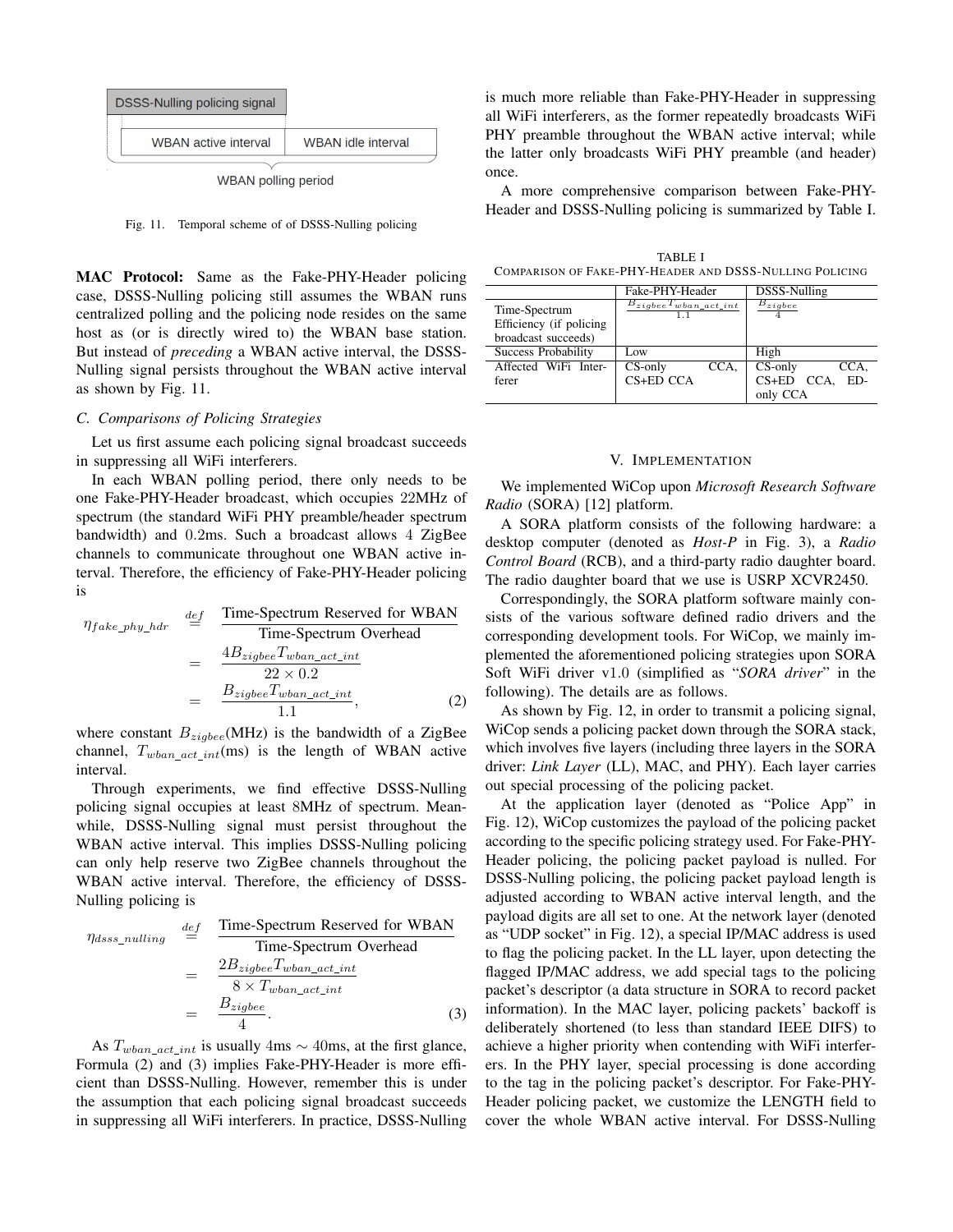

Fig. 12. Procedure of sending a policing packet

policing packet, we apply the band-pass filter to null its spectrum side lobe.

To realize the WiCop policing strategies, the policing node must work with the WBAN base station simultaneously. In our experiment set up (see Fig. 3), this is achieved by wiring the policing node (*Host-P*) and the WBAN base station (*Mote-B*) host (*Host-Z*) with high speed Ethernet.

#### VI. EVALUATION

We evaluated WiCop through experiments.

## *A. Effects on WiFi Temporal White-Spaces*

We first compare the WiFi temporal white-spaces when there is and is not WiCop policing. The experiment set up reuses Fig. 3's layout. *Host-I* is the WiFi interferer, which keeps sending WiFi traffic to WiFi AP. *Host-P* is the WiCop policing node, which is wired to the WBAN base station *Mote-B* (via *Host-Z*). The WBAN polling period is 10ms, and the WBAN active interval is less than 5ms. To protect such WBAN, the policing node broadcasts policing signal every 10ms, claiming a WBAN active interval of 5ms. This affects the WiFi interference traffic, which is recorded by *Host-M*, as *Host-M* monitors the WiFi AP (the WiFi interference traffic destination). Fig. 13 shows two typical excerpts of the WiFi interference traffic trace, one from when there is no WiCop policing, and the other from when there is WiCop policing (without loss of generality, the specific policing strategy used in this example is Fake-PHY-Header).

It is easy to see that when there is no policing, there is few WiFi temporal white-spaces wide enough to allow the 5ms WBAN active intervals (see Fig. 13(a)). In contrast, when there is policing, WiFi temporal white-spaces of more than 5ms wide emerge every 10ms, enough to allow the periodical WBAN communication: with period of 10ms and WBAN active interval length of 5ms.

We then compare the effectiveness between Fake-PHY-Header policing and DSSS-Nulling policing. Fig. 14 compares the statistics of WiFi temporal white-space lengths under these two policing strategies. For each policing strategy, we rerun the aforementioned experiment for 25s, with a WBAN polling period of 25ms and WBAN active interval of 5ms. Therefore,  $25s/25ms = 1000$  WiFi temporal white-spaces of length  $\geq$  5ms should be created, if the policing is successful. This



Fig. 14. (a) Histogram showing WiFi temporal white-space distribution under Fake-PHY-Header policing (b) Histogram showing WiFi temporal white-space distribution under DSSS-Nulling policing. The X axis is the range of the lengths of WiFi temporal white-spaces (granularity: 1ms); the Y axis is the the number of such WiFi temporal white-spaces encountered throughout the 25s experiment trial. Y axis is truncated at 1050 to save page space: temporal white-spaces in the  $0 \sim 1$ ms range are mostly those between consecutively transmitted WiFi packets. WiCop sends a policing packet every 25ms to claim 5ms of WBAN active interval.

matches the results of Fig. 14, i.e., both Fake-PHY-Header and DSSS-Nulling achieve the goal of creating wanted WiFi temporal white-spaces. Note Fig. 14 also shows there are a large number of WiFi temporal white-spaces of length less than 1ms. This is because when WiFi is allowed to transmit continuously, there are short temporal white-spaces (each less than 1ms) between consecutive WiFi packets.

It is also of interest to see how WiFi transmissions are negatively affected by WiCop. Fig. 15 shows the throughput of TCP and UDP connections over WiFi when there is policing. The WBAN polling period is still 25ms. As the claimed length of WBAN active interval increases, the WiFi throughout decreases. However, when the claimed WBAN active interval is 5ms, the decreases of TCP/UDP throughput are both mild. This shows that our policing strategies enable the coexistence of WiFi and WBAN.

## *B. Effects on WBAN Performance*

Now, we are in the position to evaluate the effects of WiCop on WBAN performance.

We reuse the experiment layout of Fig. 3. All wireless links are *Non-Line-Of-Sight* (NLOS).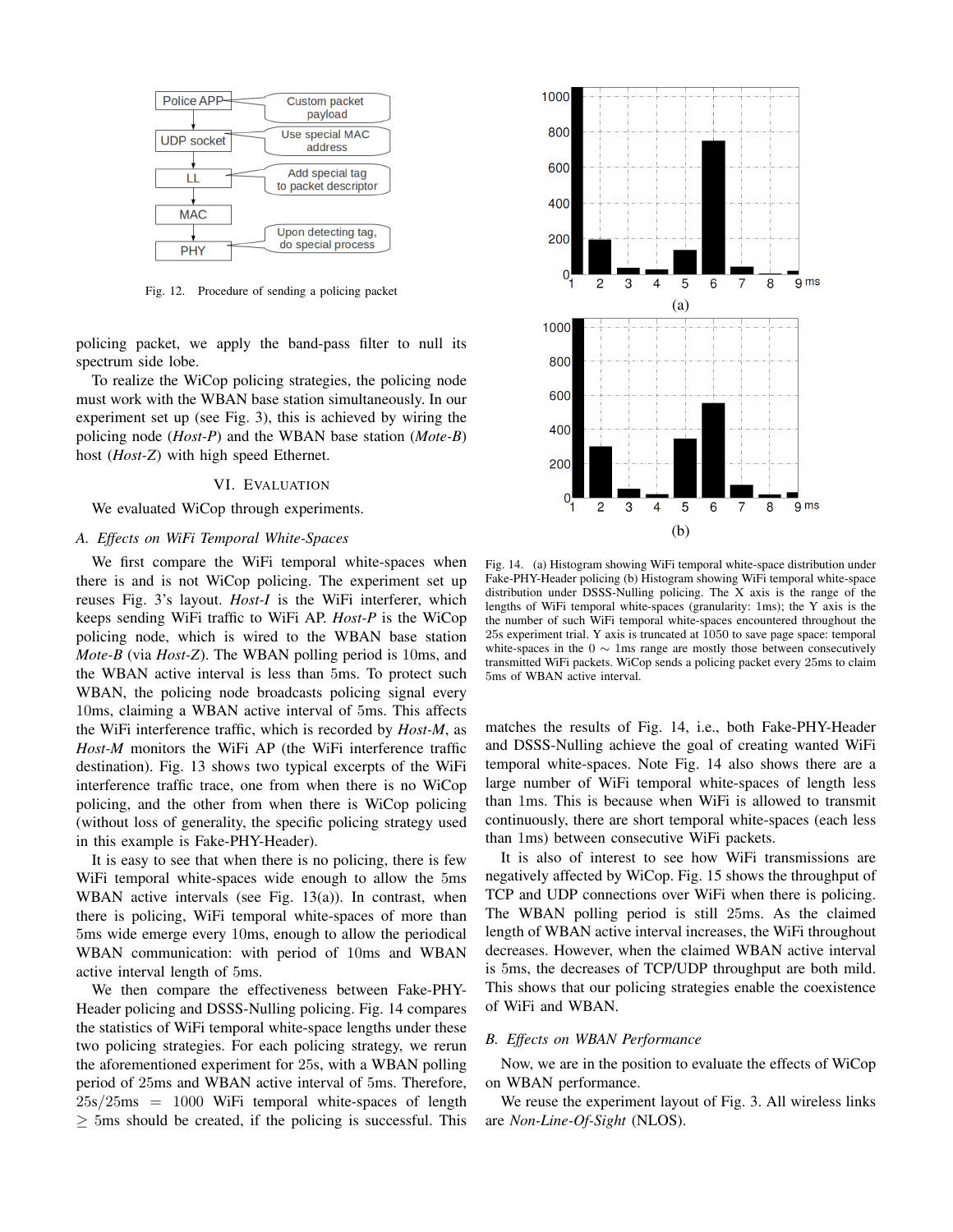

Fig. 13. (a) WiFi interference traffic when there is no policing (b) WiFi interference traffic when there is policing. The X axis is time (unit: second); the Y axis is the the number of packets received in each 1ms time slot. In case of (b), WiCop sends a Fake-PHY-Header policing packet every 10ms to claim 5ms of WBAN active interval.



Fig. 15. WiFi throughput degradation under WiCop policing. X axis is the claimed length of WBAN active interval; Y axis is the throughput of WiFi interference traffic. WBAN polling period is 25ms.

The WBAN is a centralized ZigBee WBAN, which runs a WBAN polling period of 100ms, and a WBAN active interval of 5ms. Both the WBAN base station and WBAN client (*Mote-C*) transmits at 0dBm over a mutual distance of  $d_2 = 4$  feet.

The WiFi interferer (*Host-I*) runs IEEE 802.11g and transmits at power level of 30dBm. Its distances to the WBAN base station (*Mote-B*), WBAN client (*Mote-C*), and WiCop policing node (*Host-P*) are all set to  $d_1 = 6$  feet. The WiFi interference source end data rate is set to 15Mbps, 20Mbps, and 25Mbps respectively. For each WiFi interference source end data rate, three experiment trials are carried out, respectively corresponds to no policing, Fake-PHY-Header policing, and DSSS-Nulling policing. Each trial lasts 300s.

The results are summarized by Fig. 16 and Fig. 17, which plot the PRR and MTTF of the WBAN respectively.

A number of observations can be made. First, under heavy WiFi interference (e.g., when WiFi interference source end data rate is 25Mbps), the WBAN PRR degrades significantly if there is no policing. Second, DSSS-Nulling policing performs better than Fake-PHY-Header policing in maintaining WBAN PRR under heavy WiFi interference. This is because DSSS-Nulling policing signal continuously repeats throughout the WBAN active interval; while Fake-PHY-Header policing signal is just broadcasted once, right before each WBAN active interval. Third, WiCop can significantly improve WBAN performance under WiFi interference. For example, under heavy WiFi interference (25Mbps trials), DSSS-Nulling policing can improve PRR by 43.8% (from 0.683 to 0.982), and improve MTTF from 3.1 seconds to 4.8 hours.

#### VII. RELATED WORK

In this section, we provide a brief overview of related work pertaining to WiCop in the area of 1) WBAN and WiFi coexistence, 2) Denial of Service attack (DoS) to WLANs, and 3) experimental evaluation in real medical settings.

# *A. Coexistence*

It is widely accepted that WiFi can severely interfere ZigBee communication [11][3][2]. Huang et. al.[11] argued that the performance degradation of ZigBee in the presence of WiFi interference is caused by two main reasons, namely power asymmetry and carrier sense based CCA. Accordingly, Huang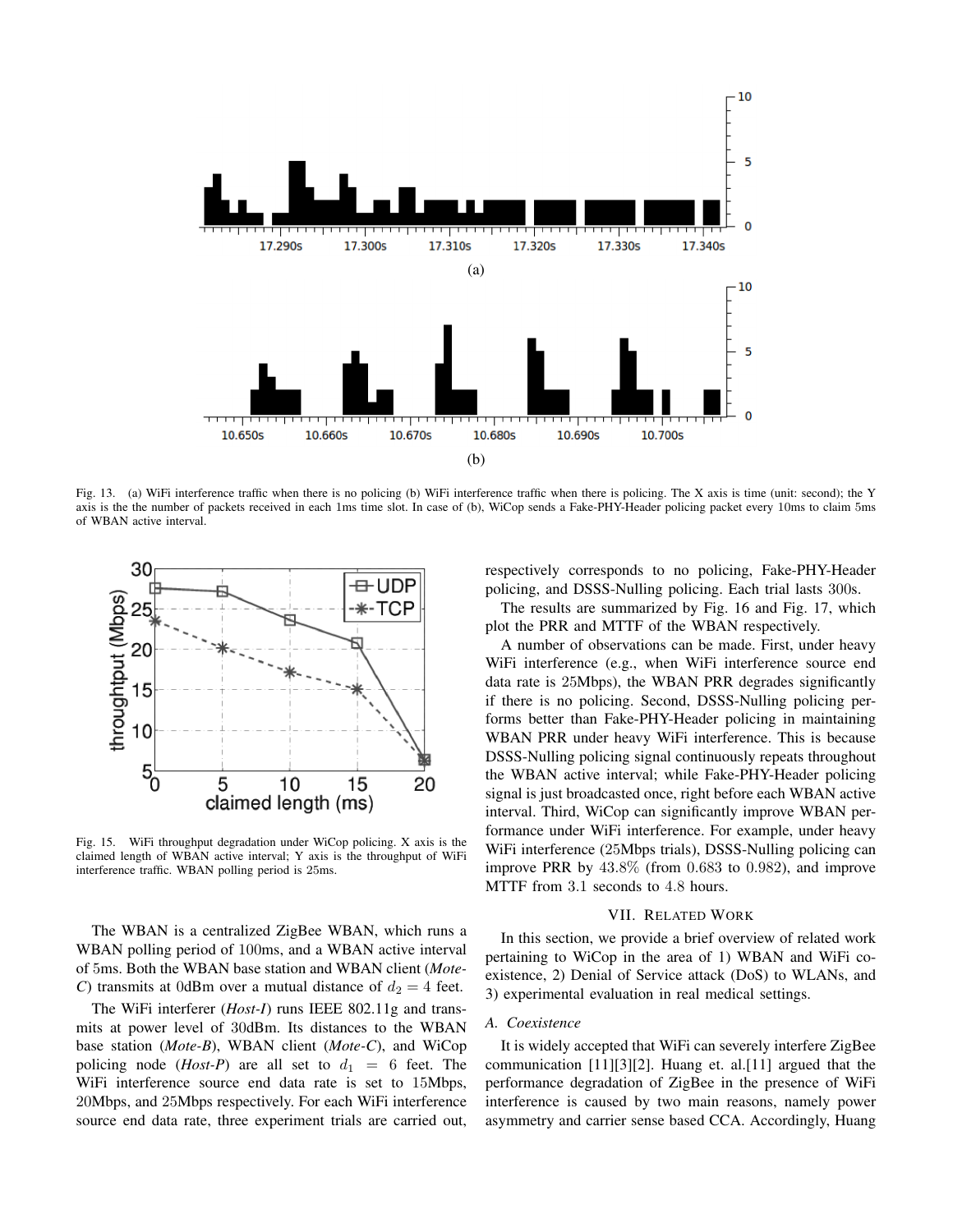

Fig. 16. WBAN PRR under different WiFi interference source end data rates



Fig. 17. WBAN MTTF under different WiFi interference source end data rates

designed a MAC protocol to detect and use the idle time slice (white-spaces) in WiFi sessions. Shin et. al.[3] conducted numerical analysis and simulations to evaluate the PER of ZigBee communication under the interference of WiFi. It is argued that WiFi would not impact ZigBee communication if the separation of their center frequency is bigger than 7MHz. The experiments in [2] showed that WiFi might interfere ZigBee transmission significantly under certain conditions even with a center frequency offset of 18MHz. Recently, many researchers found that ZigBee transmitters might impact WiFi performance under certain conditions [22][10][23]. Most of these works use packet loss rates to measure the performance of WBAN. However, in our work, applying ZigBee to latency sensitive application, we use both MTTF and PRR as performance metrics.

Hou[4] uses the duration field of the RTS MAC header to reserve time. In the design, before broadcasting a beacon, a ZigBee base station first send an RTS packet to reserve a channel. This design bears similarity with the proposed Fake-PHY-Header policing strategy, but Fake-PHY-Header has one advantage over it: Fake-PHY-Header introduces less control overhead. The reason is that Hou's approach requires sending a whole packet to reserve the channel, while our approach only sends out a packet header, which takes less air time. Hou's design is more suitable to reserve a long duration. However,

WBANs typically support low duty cycle applications, and thus continuous long duration is not needed.

Liang[10] proposes a mechanism to detect and estimate the white-spaces in WiFi transmission and designs an MAC protocol to utilize white-spaces of different lengths. Arkoulis[24] proposes a simple and efficient method to detect a single operational frequency channel that guarantees satisfactory communication. However, in some cases, whites-paces in time and frequency domain may not exist or are insufficient. WiCop, in contrast, enforces whites-paces on demand to support WBAN traffic.

# *B. DoS*

A few work has investigated mechanisms for jamming WiFi transmissions from a security point of view. Karhima [25] evaluated WiFi's tolerance to wide-band and narrow-band jamming. Park [26] and Mishra [27] studied partial-band jamming to WiFi. The defect of current IEEE 802.11 standard has also been exploited to attack WiFi. Gummadi et.al. [14] found that some WiFi cards were sensitive to beacon losses. Thus, jamming periodic beacon is an effective means to attack WiFi. Our work aims to provide co-existence between WLANs and WBANs. Thus, malicious attacking methods, such as jamming beacon, fake death packet, are not considered. Wullems [20] used the DSSSTESTMODE of a WiFi device to jam WLANs. In this optional working mode, a WiFi device will transmit continuous DSSS preambles, so that the other WiFi devices in range will sense the channel as busy. Bellard [28] used commercial hardware to carry out de-authentication and virtual carrier-sense attack. They found that the later was not as effective as the former. Thuente [29] studied several intelligent jamming methods with the requirement of low power and low detection probability, including DIFS waiting jamming, ACK corruption jamming, fake RTS jamming, etc..

## *C. Experimental Evaluation in Medical Environments*

Paksuniemi et. al. [30] reveals problem areas in patient monitoring when applying Bluetooth, ZigBee and UWB to vital sign monitoring in ICU and operating rooms. Chipara et. al. [7] designed and deployed ZigBee based patient monitoring in a general hospital unit. Ko et. al. [31] conducted experiments on the patient monitoring in emergency rooms. However, few of these works considers the interference from other wireless technologies.

Garudadri [32] applied Compressed Sensing to ECG. This approach uses the redundancy in periodic ECG trace, to mitigate distortion under high packet losses. This approach is orthogonal to WiCop and can be used in conjunction with WiCop to further improve the robustness of ECG monitoring.

Finally, it should be noted that WiCop is a general mechanism to regulate white-spaces in WiFi transmissions. Though we have demonstrated its effectiveness with ZigBee-based WBANs, it can be utilized to protect WBANs based on other wireless technologies operating in the ISM bands.